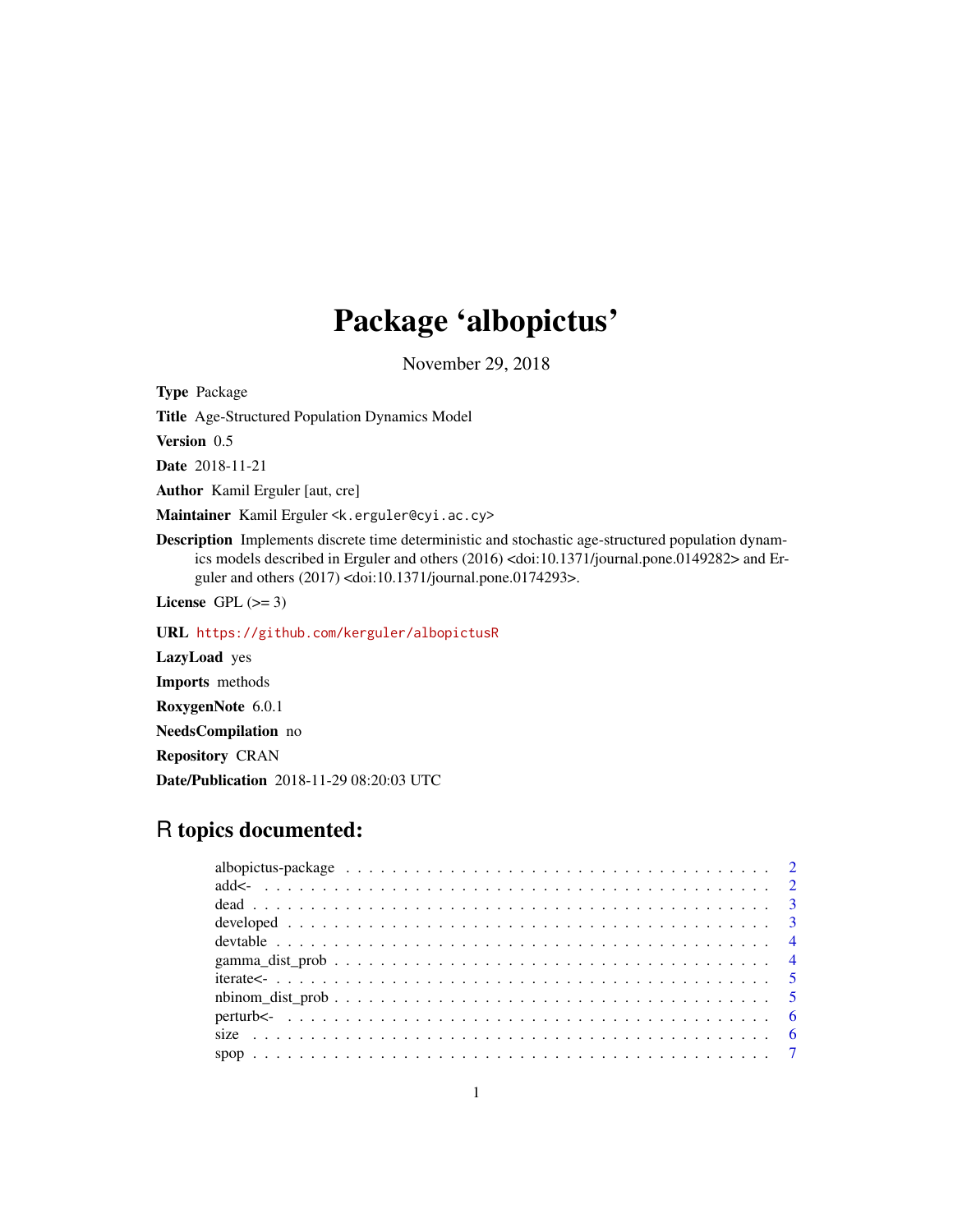#### <span id="page-1-0"></span>**Index** [9](#page-8-0)

albopictus-package *Age-Structured Population Dynamics Model*

#### Description

Implements the "spop" class for age-structured population dynamics modelling. For more information, see class description.

#### Author(s)

Kamil Erguler, Associate Research Scientist, EEWRC, The Cyprus Institute <k.erguler@cyi.ac.cy>

#### References

- Kamil Erguler, Stephanie E Smith-Unna, Joanna Waldock, Yiannis Proestos, George K Christophides, Jos Lelieveld, Paul E Parham. Large-scale modelling of the environmentally-driven population dynamics of temperate Aedes albopictus (Skuse). PLOS ONE, 2016
- Kamil Erguler, Nastassya L Chandra, Yiannis Proestos, Jos Lelieveld, George K Christophides, Paul E Parham. A large-scale stochastic spatiotemporal model for Aedes albopictus-borne chikungunya epidemiology. PLOS ONE, 2017

#### See Also

Useful links:

- <https://github.com/kerguler/albopictusR>
- 

add<- *Add batch*

#### Description

Introduce a batch of individuals with a given age

#### Usage

 $add(x) \leftarrow value$ 

## S4 replacement method for signature 'spop, data.frame'  $add(x) \leftarrow value$ 

#### Arguments

|       | spop class instant                                             |
|-------|----------------------------------------------------------------|
| value | data. frame with age, devcycle, development, and number fields |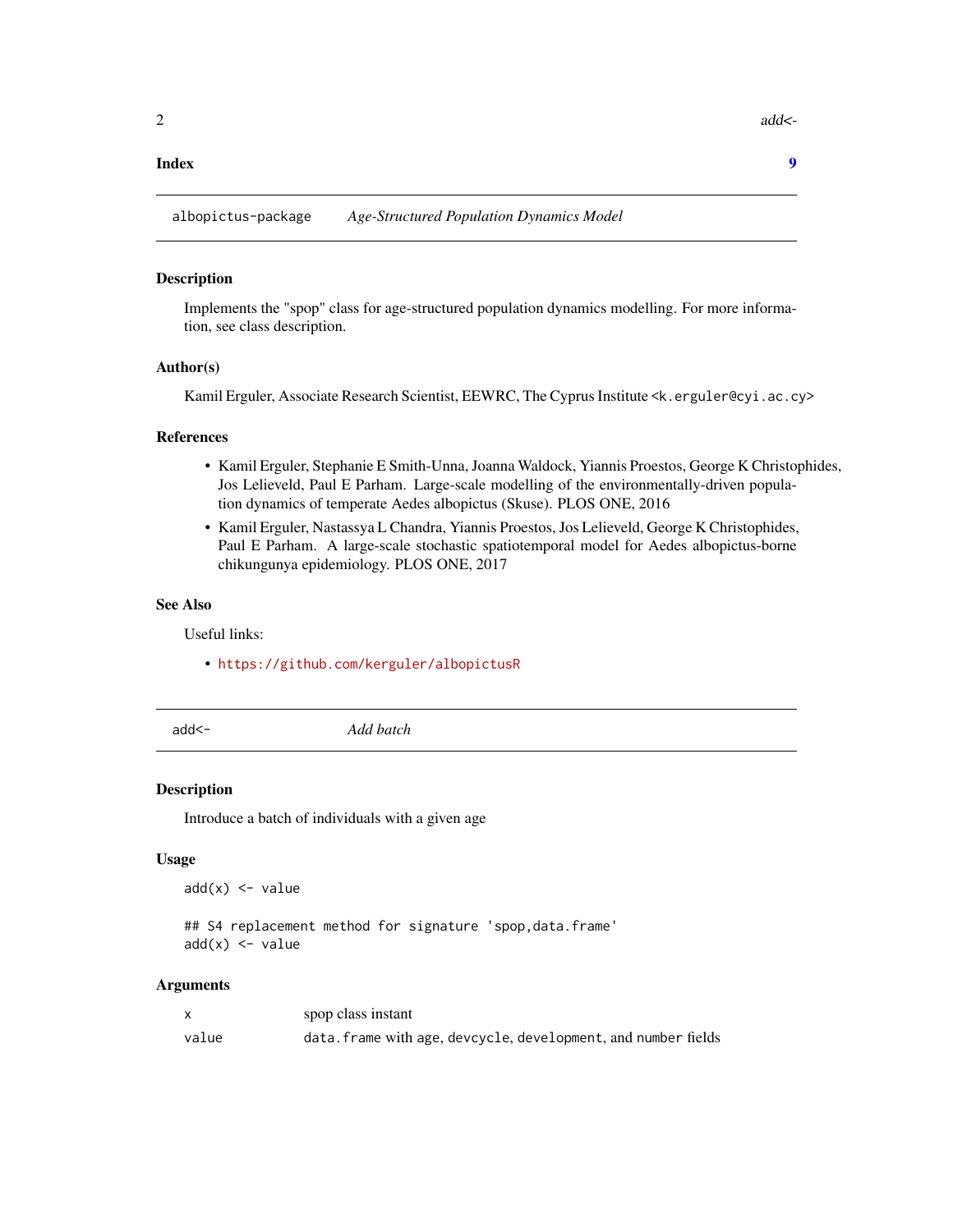<span id="page-2-0"></span>

Read the number of dead individuals after each iteration

#### Usage

dead(x)

## S4 method for signature 'spop' dead(x)

#### Arguments

x spop class instant

developed *Read developed*

#### Description

Read the number of individuals designated to complete their development

#### Usage

```
developed(x)
```
## S4 method for signature 'spop' developed(x)

### Arguments

x spop class instant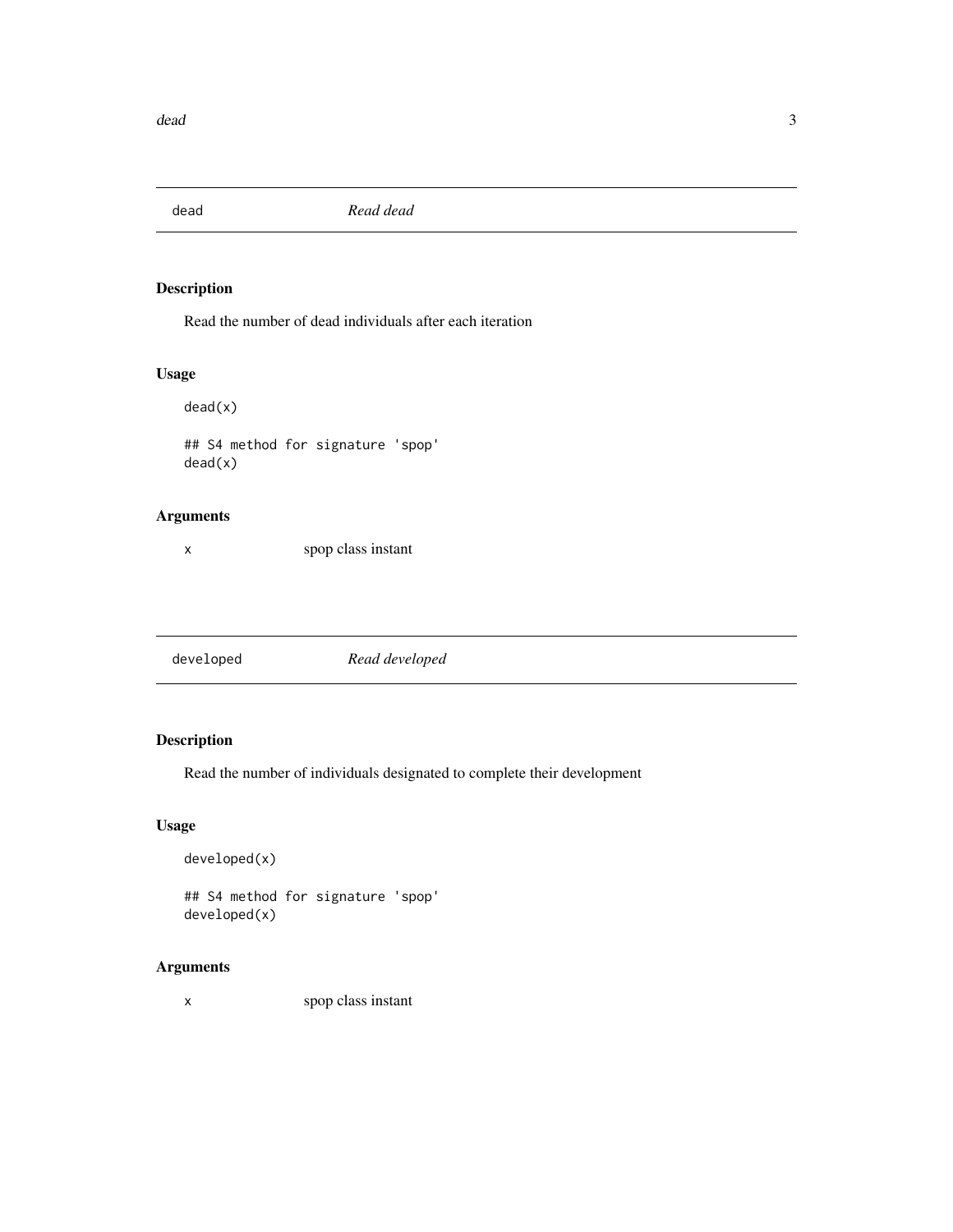<span id="page-3-0"></span>

Read the number, age, and development cycles of individuals completing their development after each iteration

#### Usage

devtable(x)

## S4 method for signature 'spop' devtable(x)

#### Arguments

x spop class instant

gamma\_dist\_prob *Gamma probability of death or development*

### Description

Gamma-distributed probability of death or development happening in the next iteration

#### Usage

```
gamma_dist_prob(xr, mn, std)
```
#### Arguments

| xr  | age of individuals                                    |
|-----|-------------------------------------------------------|
| mn  | mean age of death or development                      |
| std | standard deviation of the age of death or development |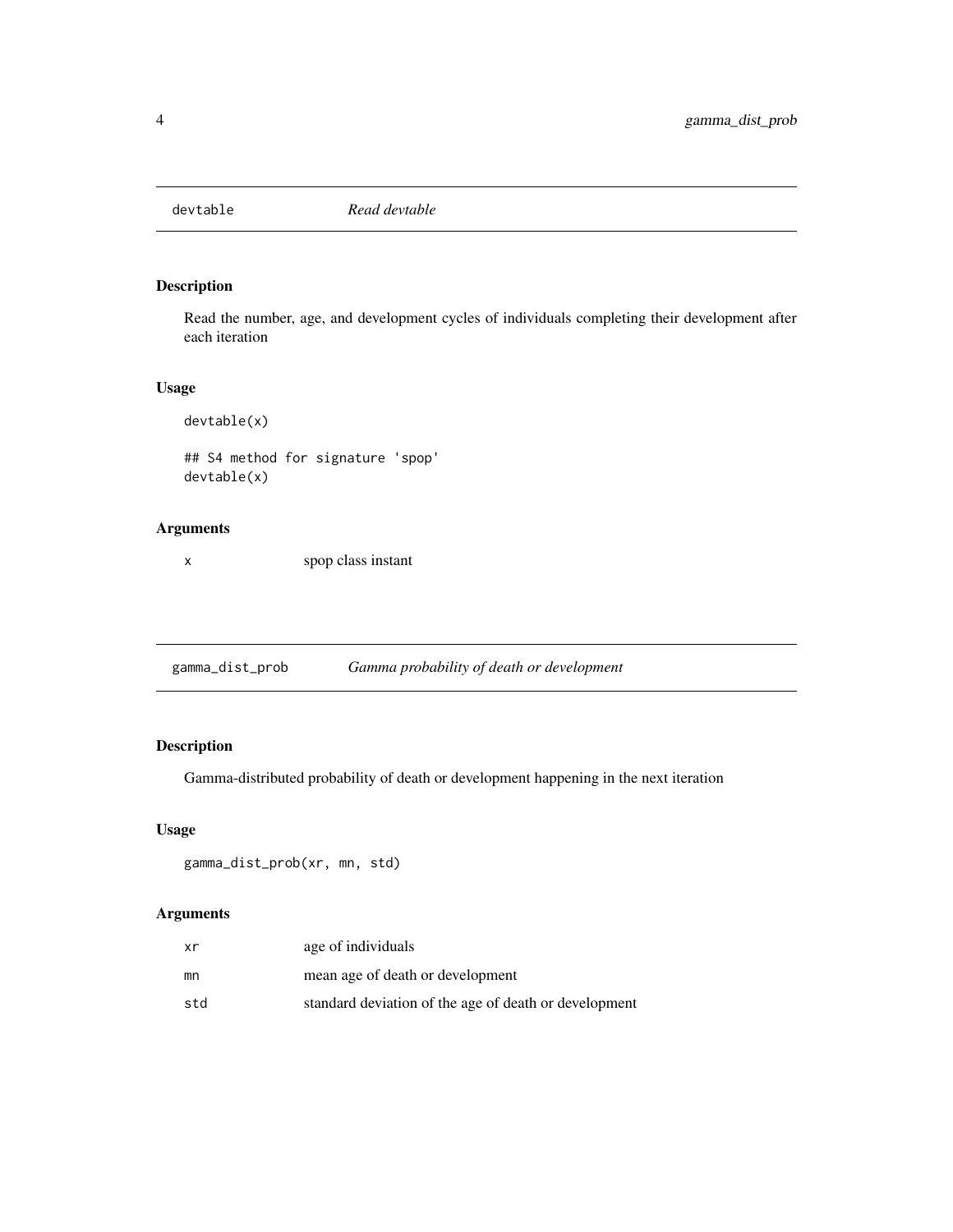<span id="page-4-0"></span>

Iterate the population for one day

#### Usage

iterate(x) <- value

```
## S4 replacement method for signature 'spop, data.frame'
iterate(x) < - value
```
#### Arguments

| x     | spop class instant                                                                                                                         |
|-------|--------------------------------------------------------------------------------------------------------------------------------------------|
| value | data. frame with the following fields                                                                                                      |
|       | • death: age-independent daily probability of death                                                                                        |
|       | • death_mean and death_sd: age-dependent daily probability of death (death_sd=0)<br>indicates fixed life time (defined by death_mean))     |
|       | • dev: age-independent daily probability of development                                                                                    |
|       | • dev_mean and dev_sd: age-dependent daily probability of development<br>(dev_sd=0 indicates fixed development time (defined by dev_mean)) |
|       |                                                                                                                                            |

nbinom\_dist\_prob *Negative binomial probability of death or development*

#### Description

Negative binomial-distributed probability of death or development happening in the next iteration

#### Usage

nbinom\_dist\_prob(xr, mn, std)

#### Arguments

| xr  | age of individuals                                    |
|-----|-------------------------------------------------------|
| mn  | mean age of death or development                      |
| std | standard deviation of the age of death or development |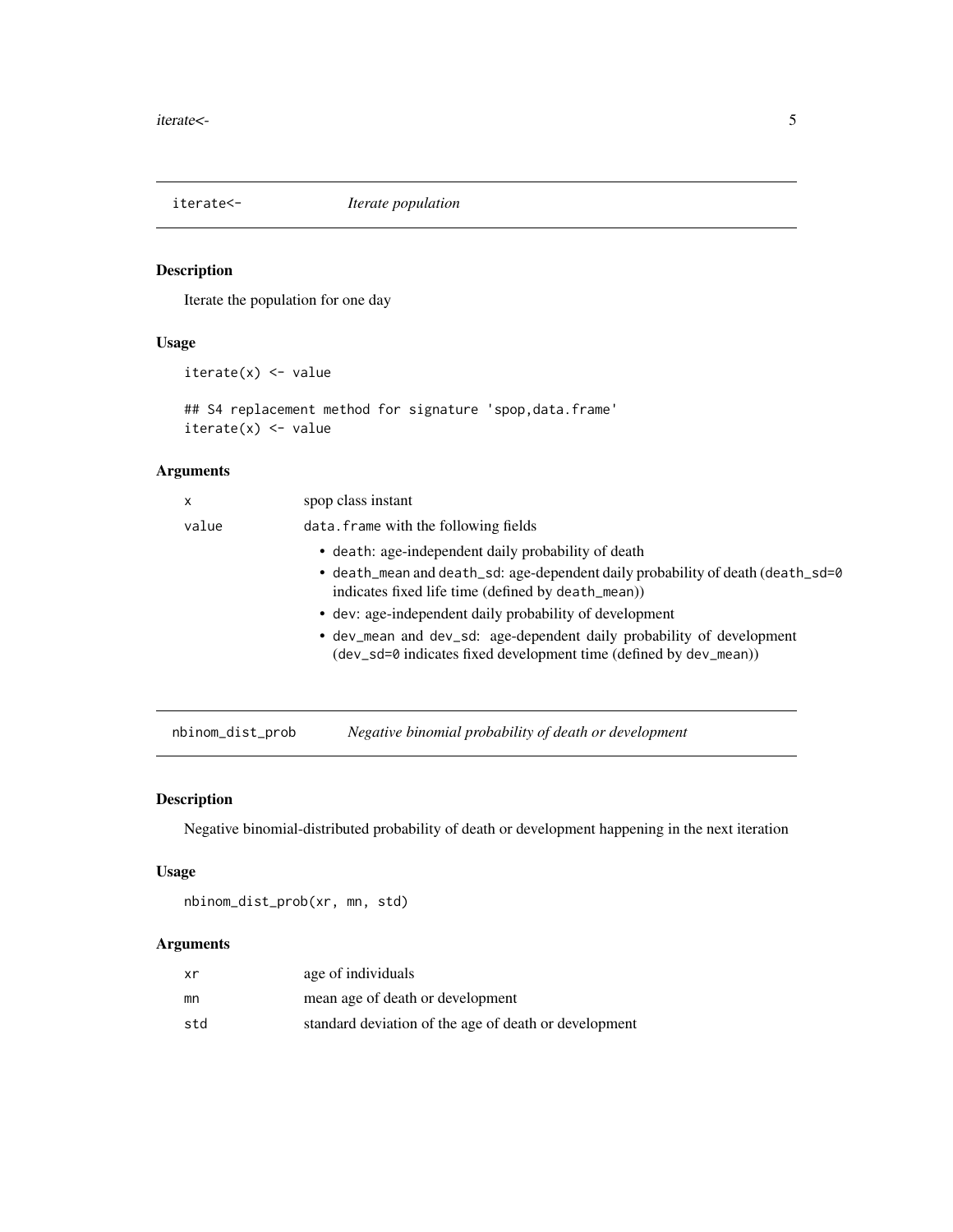<span id="page-5-0"></span>

Iterate the population for one day keeping age and development fixed

#### Usage

```
perturb(x) < - value
```

```
## S4 replacement method for signature 'spop, data.frame'
perturb(x) < - value
```
#### Arguments

| $\mathsf{x}$ | spop class instant                                                                                                                         |
|--------------|--------------------------------------------------------------------------------------------------------------------------------------------|
| value        | data. frame with the following fields                                                                                                      |
|              | • death: age-independent daily probability of death                                                                                        |
|              | • death_mean and death_sd: age-dependent daily probability of death (death_sd=0<br>indicates fixed life time (defined by death_mean))      |
|              | • dev: age-independent daily probability of development                                                                                    |
|              | • dev_mean and dev_sd: age-dependent daily probability of development<br>(dev_sd=0 indicates fixed development time (defined by dev_mean)) |
|              |                                                                                                                                            |

size *Read size*

### Description

Read the total number of individuals

#### Usage

```
size(x)
```
## S4 method for signature 'spop' size(x)

#### Arguments

x spop class instant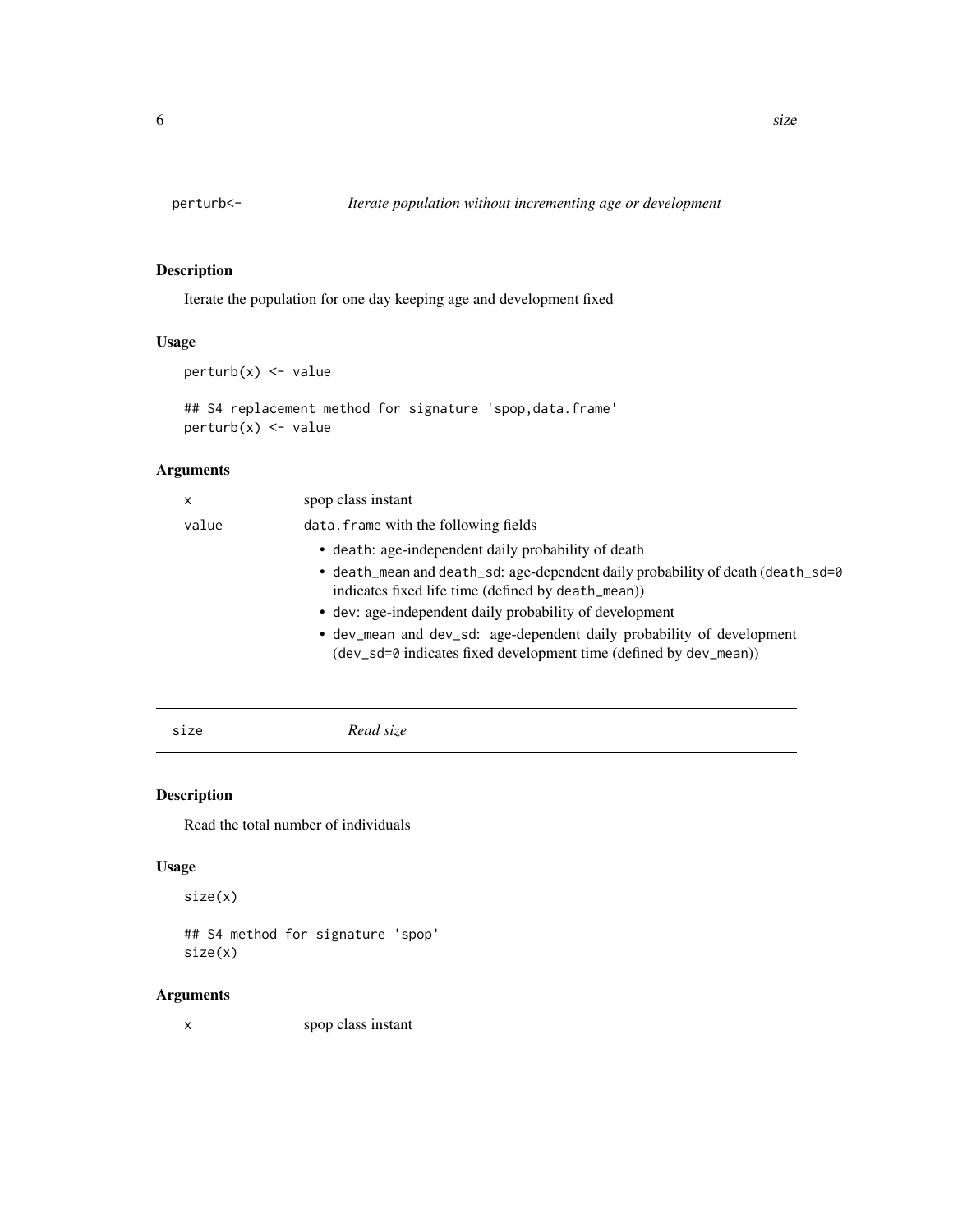- <span id="page-6-0"></span>• spop implements the deterministic and stochastic age-structured population dynamics models described in Erguler et al. 2016 and 2017
- add introduces a batch of individuals with a given age, completed development cycles, and degree of development (default: 0)
- iterate iterates the population for one day and calculates (overwrites) the number of dead individuals and the number of individuals designated to complete their development
- devtable reads the number, age, and development cycle of individuals designated to complete their development
- developed reads the total number of individuals designated to complete their development
- dead reads the number of dead individuals after each iteration
- size reads the total number of individuals

#### Details

This is an R implementation of the age-structured population dynamics models described in Erguler et al. 2016 and 2017. The spop class records the number and age of individuals and implements two processes to exit from the population: development and death. The two processes act upon the population sequentially; survival is imposed prior to development. If the population survives for one day, then, it is allowed to grow and complete its development. Survival and development are defined either with an age-independent daily probability, or an age-dependent gamma- or negative binomial-distributed probability.

- stochastic: a logical value indicating a deterministic or a stochastic population dynamics
- prob: a character string indicating the basis of age-dependent survival or development (gamma: gamma-distributed, nbinom: negative binomial-distributed)

#### Examples

```
# Generate a population with stochastic dynamics
s <- spop(stochastic=TRUE)
# Add 1000 20-day-old individuals
add(s) <- data.frame(number=1000,age=20)
# Iterate one day without death and assume development in 20 (+-5) days (gamma-distributed)
iterate(s) <- data.frame(dev_mean=20,dev_sd=5,death=0)
print(developed(s))
```

```
# Iterate another day assuming no development but age-dependent survival
# Let each individual survive for 20 days (+-5) (gamma-distributed)
iterate(s) <- data.frame(death_mean=20,death_sd=5,dev=0)
print(dead(s))
```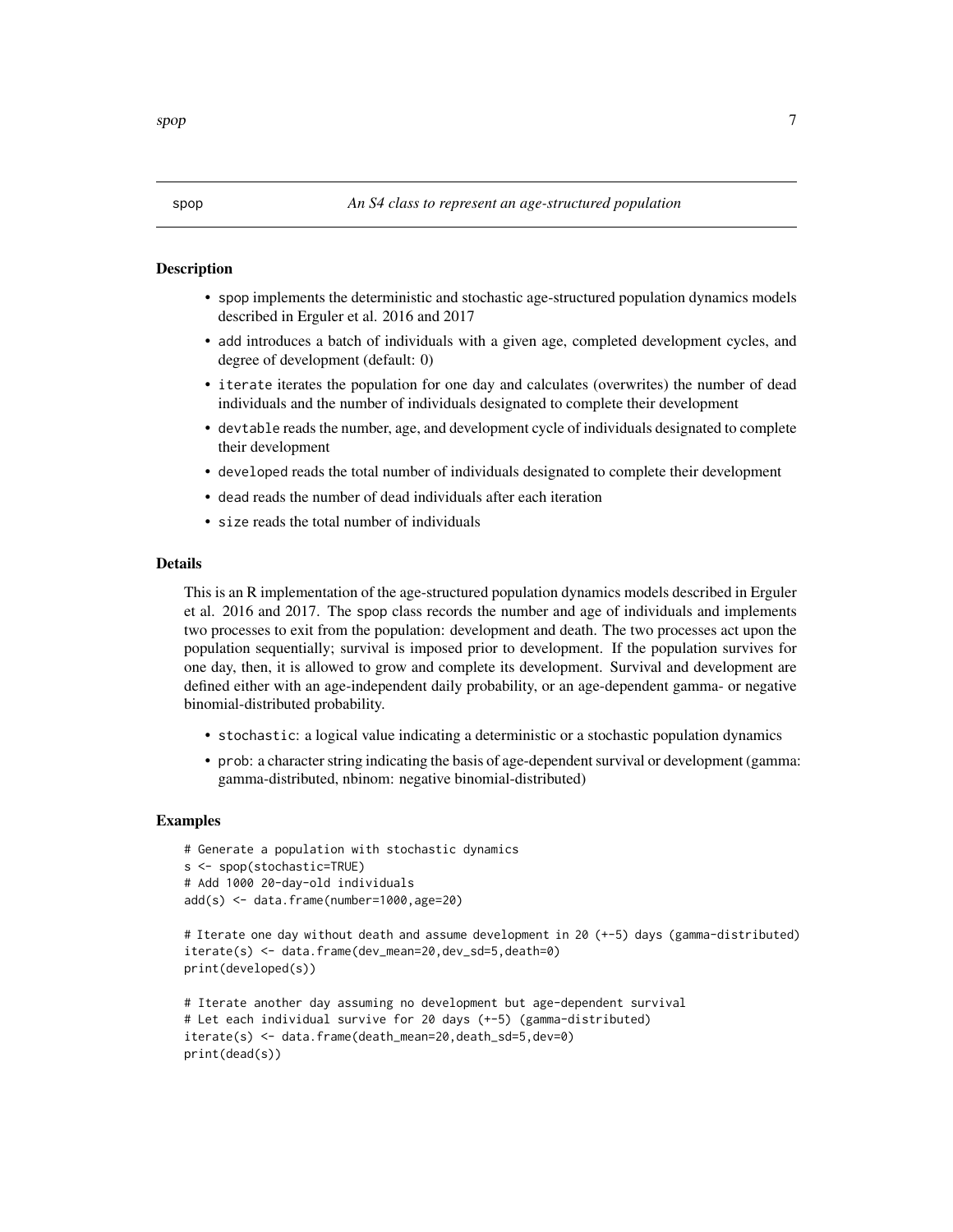# Note that the previous values of developed and dead will be overwritten by this command

```
# Generate a deterministic population and observe the difference
s <- spop(stochastic=FALSE)
add(s) <- data.frame(number=1000,age=20)
```
iterate(s) <- data.frame(dev\_mean=20,dev\_sd=5,death=0) print(developed(s))

iterate(s) <- data.frame(death\_mean=20,death\_sd=5,dev=0) print(dead(s))